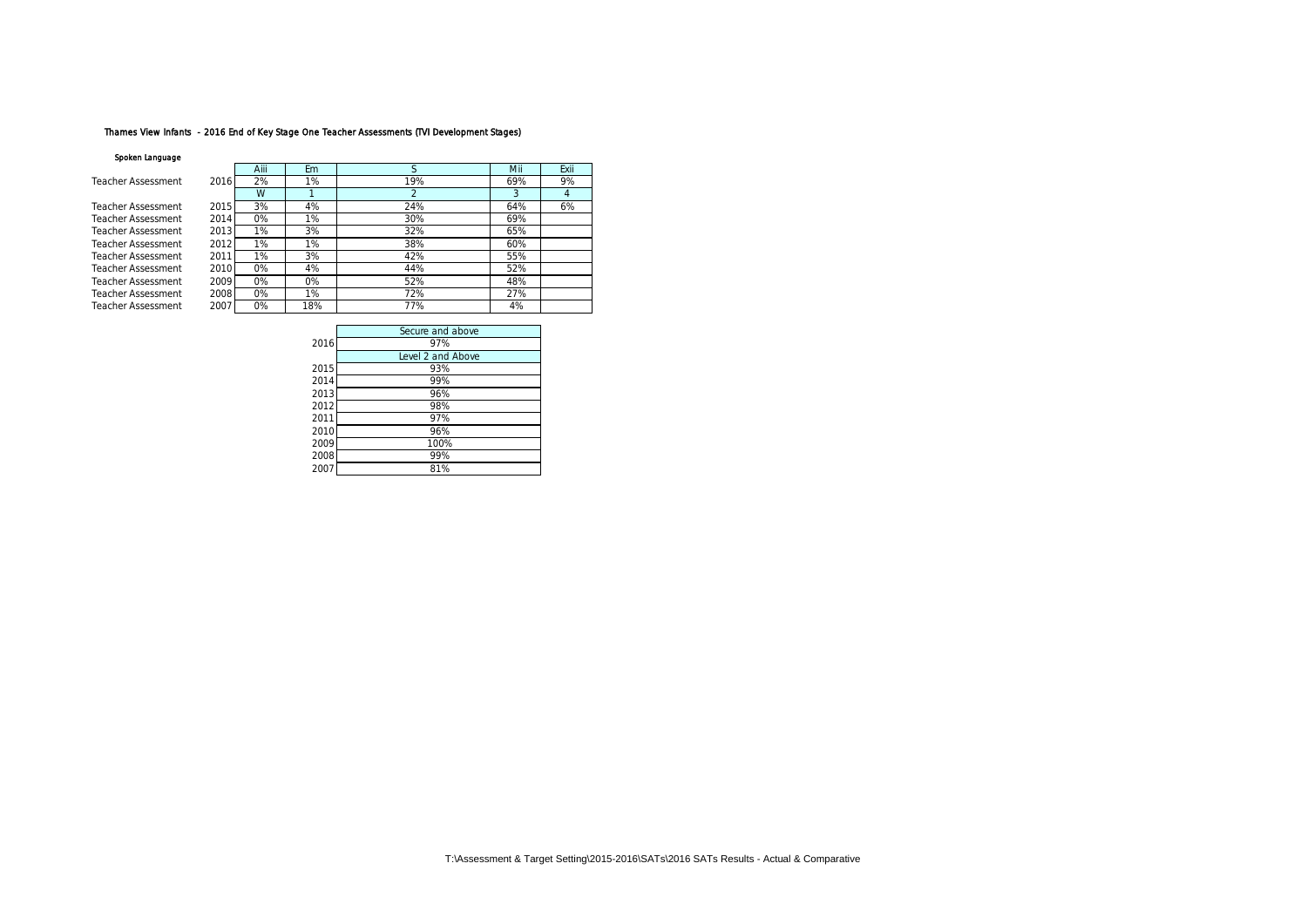### Reading

Teacher Assessment

Teacher Assessment Teacher Assessment Teacher Assessment Teacher Assessment Teacher Assessment 2011 **Teacher Assessment** Teacher Assessment 2009 Teacher Assessment 2008 Teacher Assessment 2007

|      | Aiii | Em  | Di  | Dii            | S   | Mii | Exii |
|------|------|-----|-----|----------------|-----|-----|------|
| 2016 | 2%   | 1%  | 0%  | 0%             | 15% | 68% | 15%  |
|      | W    |     | 2c  | 2 <sub>b</sub> | 2a  | 3   | 4    |
| 2015 | 0%   | 3%  | 0%  | 3%             | 17% | 69% | 7%   |
| 2014 | 0%   | 2%  | 0%  | 2%             | 22% | 65% | 8%   |
| 2013 | 1%   | 3%  | 2%  | 4%             | 21% | 65% | 5%   |
| 2012 | O    | 1%  | 1%  | 8%             | 24% | 66% | 3%   |
| 2011 | 1%   | 3%  | 2%  | 5%             | 24% | 66% |      |
| 2010 | 2%   | 3%  | 2%  | 7%             | 22% | 63% |      |
| 2009 | 0%   | 0%  | 4%  | 13%            | 37% | 46% |      |
| 2008 | 0%   | 7%  | 9%  | 15%            | 33% | 35% |      |
| 2007 | 0%   | 15% | 14% | 37%            | 23% | 10% |      |

|      | Di and above |
|------|--------------|
| 2016 | 97%          |
|      | 2c and Above |
| 2015 | 97%          |
| 2014 | 98%          |
| 2013 | 97%          |
| 2012 | 99%          |
| 2011 | 97%          |
| 2010 | 94%          |
| 2009 | 100%         |
| 2008 | 92%          |
| 2007 | 84%          |

|      | Dii and above |
|------|---------------|
| 2016 | 97%           |
|      | 2b and Above  |
| 2015 | 97%           |
| 2014 | 98%           |
| 2013 | 95%           |
| 2012 | 98%           |
| 2011 | 95%           |
| 2010 | 92%           |
| 2009 | 96%           |
| 2008 | 83%           |
| 2007 | 70%           |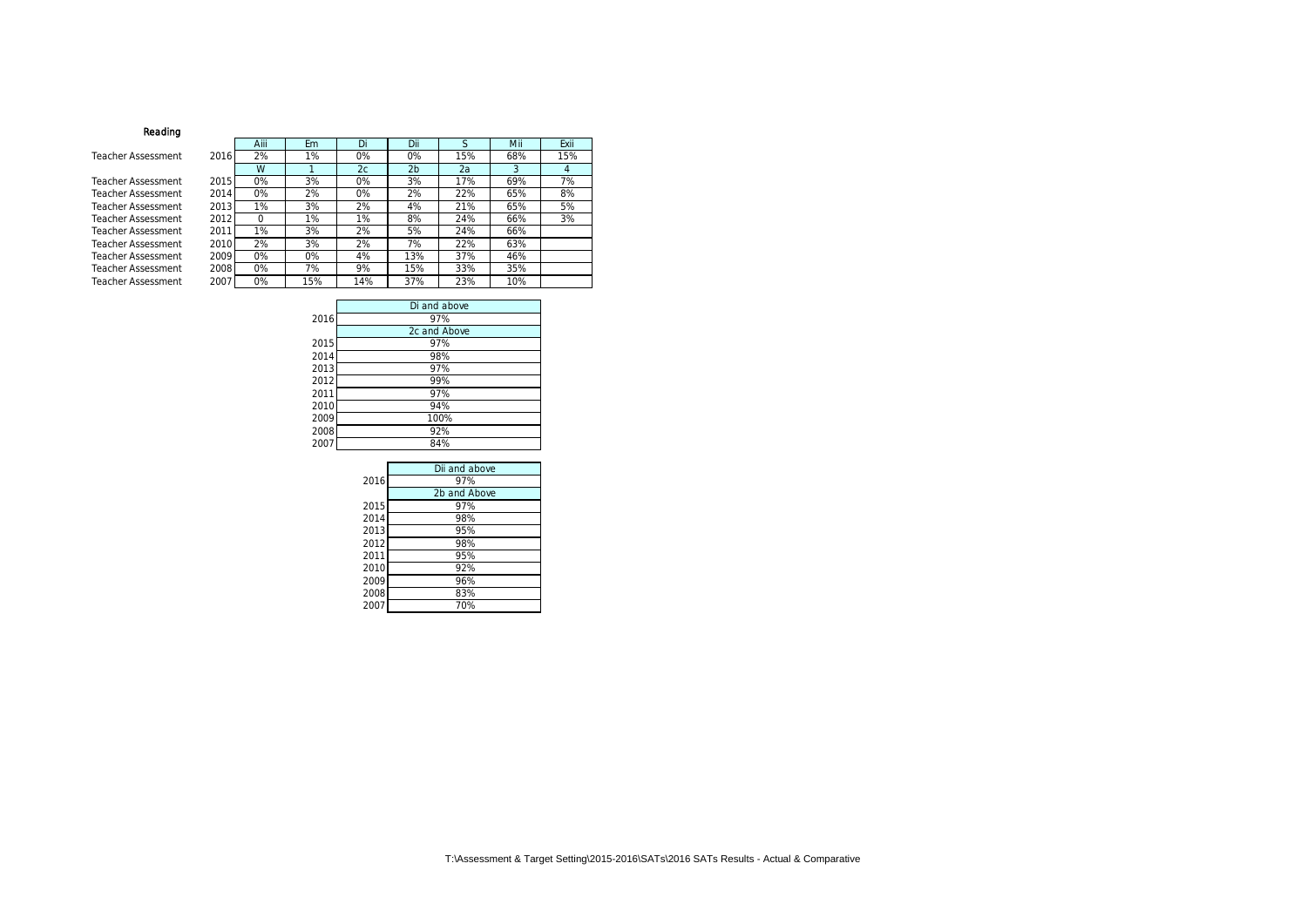## Writing

#### Teacher Assessment

Teacher Assessment Teacher Assessment Teacher Assessment Teacher Assessment Teacher Assessment Teacher Assessment Teacher Assessment Teacher Assessment Teacher Assessment

|      | Aiii | Em  | Di  | Dii            | S   | Mii | Exii           |
|------|------|-----|-----|----------------|-----|-----|----------------|
| 2016 | 2%   | 0%  | 0%  | 6%             | 22% | 62% | 8%             |
|      | W    |     | 2c  | 2 <sub>b</sub> | 2a  | 3   | $\overline{4}$ |
| 2015 | 0%   | 3%  | 3%  | 9%             | 16% | 62% | 6%             |
| 2014 | 0%   | 0%  | 3%  | 16%            | 19% | 62% | 4%             |
| 2013 | 2%   | 2%  | 4%  | 12%            | 16% | 62% | 2%             |
| 2012 | 1%   | 1%  | 5%  | 15%            | 19% | 58% |                |
| 2011 | 2%   | 3%  | 5%  | 13%            | 24% | 54% |                |
| 2010 | 2%   | 4%  | 3%  | 15%            | 26% | 49% |                |
| 2009 | 0%   | 0%  | 7%  | 22%            | 31% | 40% |                |
| 2008 | 0%   | 5%  | 21% | 25%            | 31% | 19% |                |
| 2007 | 0%   | 18% | 21% | 40%            | 14% | 7%  |                |

|      | Di and above |
|------|--------------|
| 2016 | 98%          |
|      | 2c and Above |
| 2015 | 97%          |
| 2014 | 100%         |
| 2013 | 96%          |
| 2012 | 98%          |
| 2011 | 96%          |
| 2010 | 93%          |
| 2009 | 100%         |
| 2008 | 96%          |
| 2007 | 82%          |

|      | Dii and above |
|------|---------------|
| 2016 | 98%           |
|      | 2b and Above  |
| 2015 | 93%           |
| 2014 | 97%           |
| 2013 | 92%           |
| 2012 | 93%           |
| 2011 | 91%           |
| 2010 | 90%           |
| 2009 | 93%           |
| 2008 | 75%           |
| 2007 | 61%           |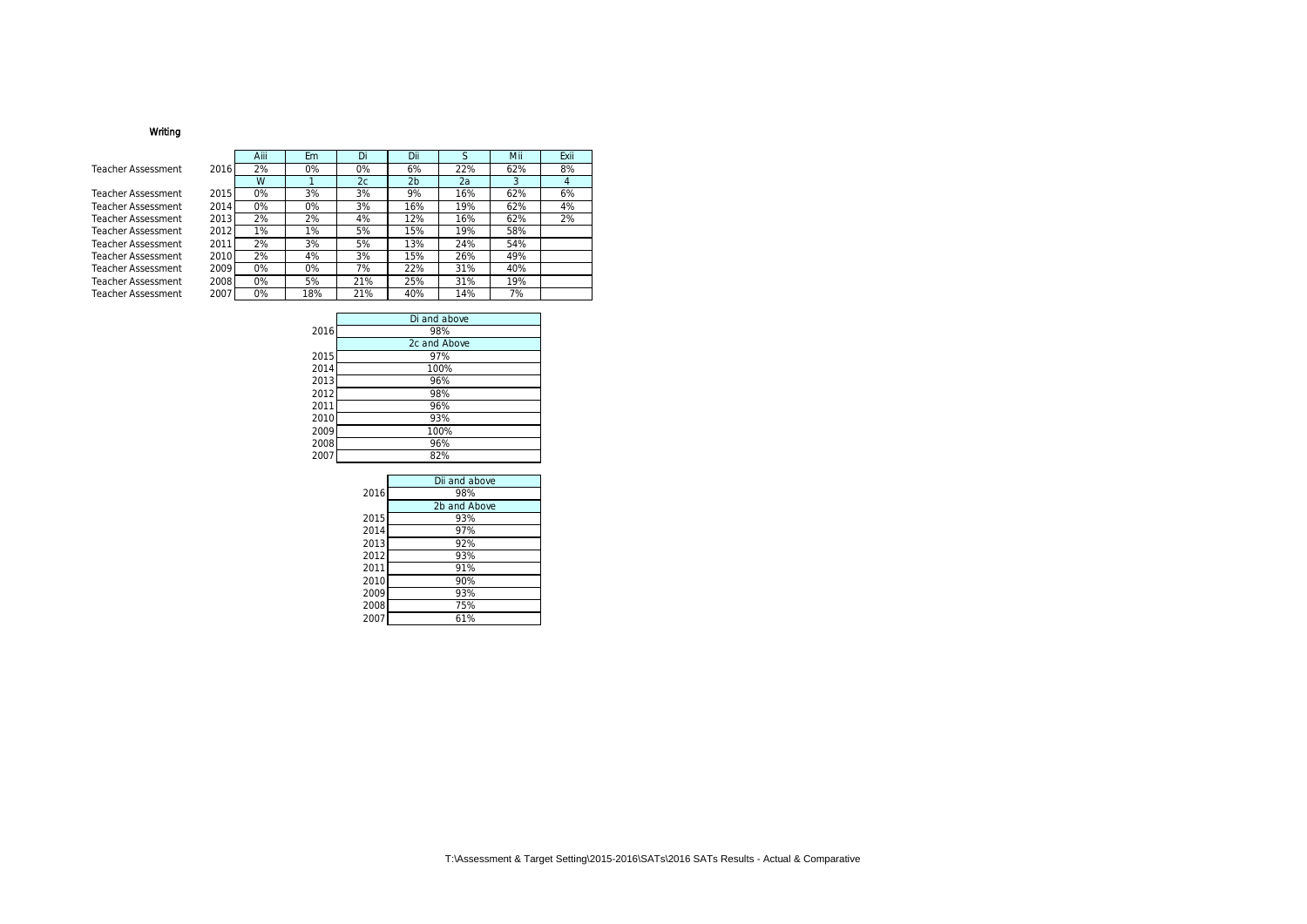### Maths

Teacher Assessment

Teacher Assessment Teacher Assessment Teacher Assessment Teacher Assessment Teacher Assessment Teacher Assessment Teacher Assessment Teacher Assessment

|      | Aiii | Em  | Di  | Dii            | S   | Mii | Exii           |
|------|------|-----|-----|----------------|-----|-----|----------------|
| 2016 | 1%   | 1%  | 0%  | 2%             | 21% | 68% | 8%             |
|      | W    |     | 2c  | 2 <sub>b</sub> | 2a  | 3   | $\overline{4}$ |
| 2015 | 0%   | 1%  | 4%  | 8%             | 16% | 68% | 3%             |
| 2014 | 0%   | 0%  | 2%  | 6%             | 26% | 66% | 3%             |
| 2013 | 1%   | 1%  | 3%  | 8%             | 22% | 66% |                |
| 2012 | 1%   | 2%  | 1%  | 15%            | 24% | 58% |                |
| 2010 | 0%   | 3%  | 4%  | 16%            | 26% | 51% |                |
| 2009 | 0%   | 0%  | 3%  | 28%            | 30% | 39% |                |
| 2008 | 0%   | 0%  | 14% | 44%            | 19% | 24% |                |
| 2007 | 0%   | 11% | 14% | 37%            | 30% | 7%  |                |

|      | Di and above |
|------|--------------|
| 2016 | 98%          |
|      | 2c and Above |
| 2015 | 99%          |
| 2014 | 98%          |
| 2013 | 99%          |
| 2012 | 97%          |
| 2011 | 97%          |
| 2010 | 97%          |
| 2009 | 100%         |
| 2008 | 100%         |
| 2007 | 88%          |
|      |              |

|      | Dii and above |
|------|---------------|
| 2016 | 98%           |
|      | 2b and Above  |
| 2015 | 95%           |
| 2014 | 98%           |
| 2013 | 96%           |
| 2012 | 97%           |
| 2011 | 94%           |
| 2010 | 93%           |
| 2009 | 97%           |
| 2008 | 87%           |
| 2007 | 74%           |